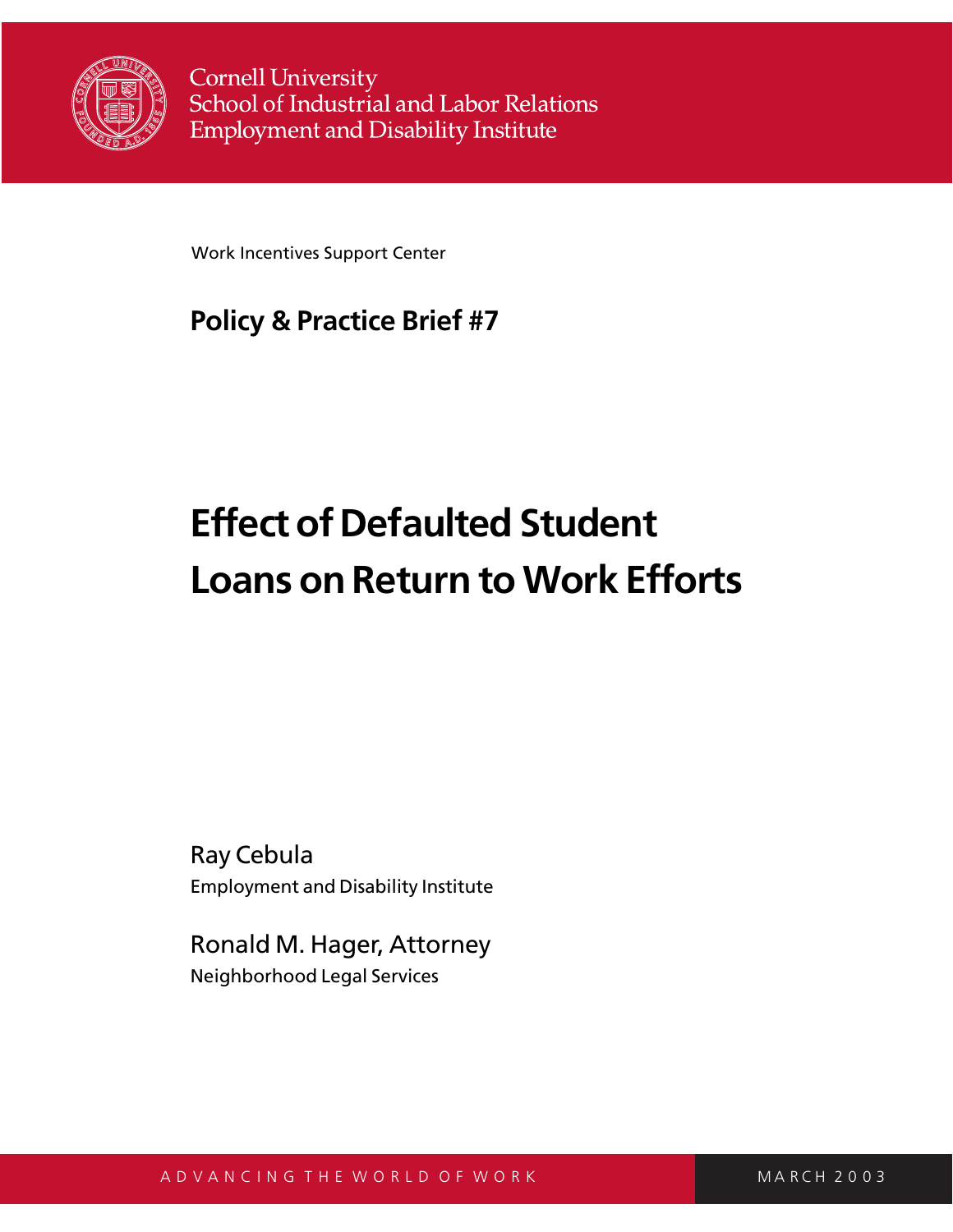This is one of a series of articles written for benefits specialists employed by Benefits Planning, Assistance and Outreach projects and attorneys and advocates employed by Protection and Advocacy for Beneficiaries of Social Security programs. Materials contained within this policy brief have been reviewed for accuracy by the Social Security Administration (SSA), Office of Employment Support Programs. However, the thoughts and opinions expressed in these materials are those of the authors and do not necessarily reflect the viewpoints or official policy positions of the SSA. The information, materials and technical assistance are intended solely as information guidance and are neither a determination of legal rights or responsibilities, nor binding on any agency with implementation and/or administrative responsibilities.

# **Table of Contents** Introduction ...............................................................................................3 Types of Student Loans ...............................................................................3 Effects of a Defaulted Student Loan ...........................................................4 Introduction .....................................................................................4 Steps to take prior to going into default ..........................................4 Repayment Plans ........................................................................4 Deferments .................................................................................4 Forbearances ............................................................................... 5 Effect of Defaulted Student Loans on VR Agency Funding for College ....................................................................... 5 Increased Federal Efforts to Collect Defaulted Student Loans ..................6 Elimination of Statute of Limitations ..............................................6 Tax Intercept Program .....................................................................6 Social Security Offset Program ........................................................6 Remedies to Take a Loan Out of Default .................................................... 7 Bankruptcy ....................................................................................... 7 Disability Discharge ........................................................................ 8 Debt Cancellation Through Discharge Procedures ......................... 8 Closed School Discharge .............................................................9 False Certification Discharge ......................................................9 Unpaid Refund Discharge ..........................................................9 Repayment of Defaulted Student Loans ..........................................9 Loan Consolidation ........................................................................ 10 Conclusion ............................................................................................. 10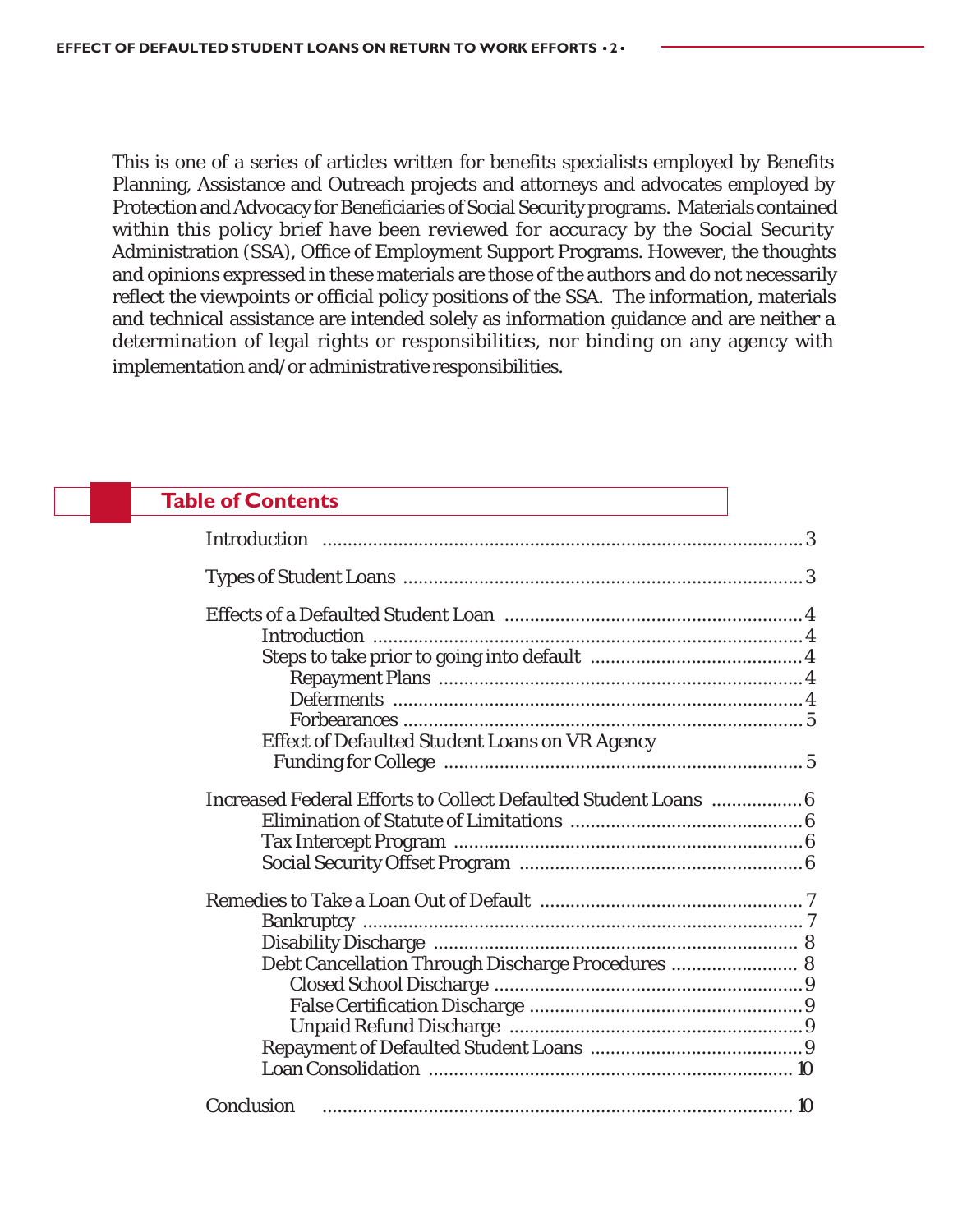**I. Introduction**

Many individuals with disabilities may have attempted college either before or after they became disabled. If prior college attempts were unsuccessful, the student may have defaulted on student loans. When the loans are secured by the federal government, the individual will not be eligible for further financial assistance, including all federal grants and loans, for college until the prior loans are no longer in default. Many state vocational rehabilitation (VR) agencies may also be reluctant to provide VR funding for higher education in this event. Moreover, the Debt Collection Improvement Act of 1996 (Debt Collection Act), $\frac{1}{1}$  and other federal changes, allow for expanded collection of delinquent student loans.

For individuals with disabilities who are attempting to go to work, the dual impact of not being eligible for additional federal aid to obtain higher education and the potential drain on income to repay the defaulted loans can be devastating. It is, therefore, very important for both Benefits Planning, Assistance and Outreach (BPA&O) counselors and Protection and Advocacy for Beneficiaries of Social Security (PABSS) advocates to be aware of the effects of defaulted student loans, the increased federal efforts to collect on those loans, and some of the remedies that are available to debtors. This article will explore each of these issues in some detail. There is also an extremely well written and well-documented resource available from the National Consumer Law Center for those who may be interested in a more in-depth treatment of this subject.<sup>2</sup>

**II. Types of Student Loans**

For anyone working with individuals with defaulted student loans, it is important to first determine the precise type of loan as well as the effective date of the loan. Over the years, the names of the different types of loans, as well as the rules applicable to those loans, have changed a number of times. Currently, there are three basic types of federally guaranteed student loans: Federal Family Education Loans (FFEL), which are between the student and private financial institutions;<sup>3</sup> Direct Loans, which are between the federal government and the student;<sup>4</sup> and Perkins Loans, which are between the school itself and the student.<sup>5</sup> A good place to start to find the status of a borrower's student loans is www.studentclearinghouse.org.

It can then get very confusing, because within each of these three basic families of loan programs are specific types of loans. A loan with the same name can be from two different families. For example, there can be a Stafford Loan, subsidized or unsubsidized, under both the FFEL or Direct Loan programs. This article will not attempt to differentiate between each of the specific types of loans, but will try to give the basic rules, with citations, which are applicable as broadly as possible. The reader interested in more specific information is referred to **Student Loan Law** by the National Consumer Law Center.<sup>6</sup>

Pub.L.No. 104-34, 31 U.S.C. § 3716.

- <sup>2</sup> Loonin, Deanne, John Rao and Alan White, Student Loan Law, *The Consumer Credit and Sales Legal Practice Series*, National Consumer Law Center, Inc. (Boston, MA 2001). Much of the basic information in this article came from this resource.
- <sup>3</sup> Governing regulations are found at 34 C.F.R. Part 682.
- 
- 
- <sup>4</sup> *Id*. Part 685. 5 *Id*. Part 674. 6 *See* note 2, above.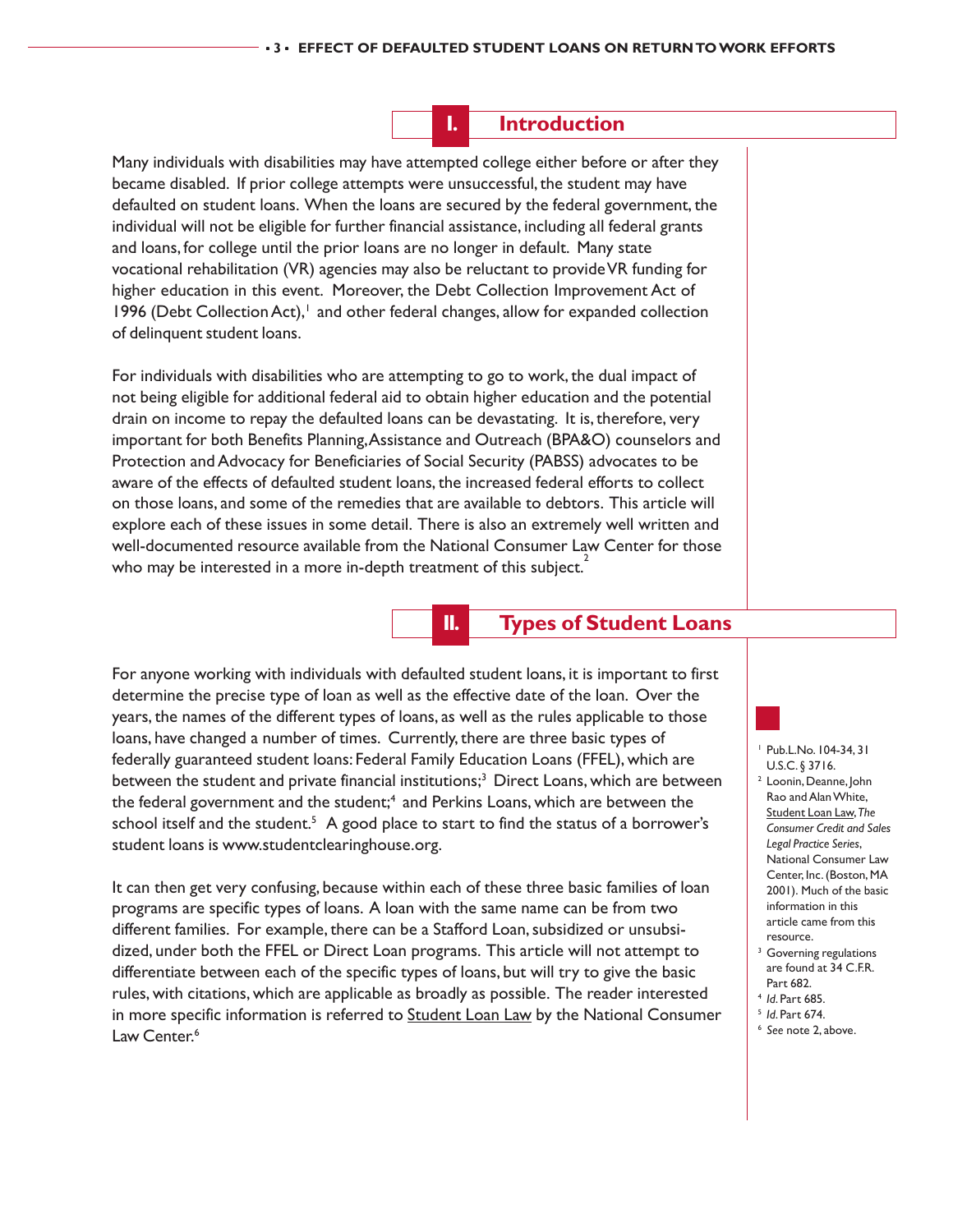### **III. Effects of a Defaulted Student Loan**

#### **A. Introduction**

Currently, a loan will be "in default" if there have been no payments for 270 days (about nine months) and there is a reasonable finding that the borrower no longer intends to repay.7 Defaulting on a federally-guaranteed student loan has serious consequences. The loan will most likely be given to a collection agency, which will add collection fees onto the outstanding principle, interest will continue to accrue on the loan, the borrower's credit rating will be affected and wages can be garnished. Additionally, new offset provisions, which will be discussed below, allow the federal government to seize tax returns and, for Social Security Disability Insurance (SSDI) beneficiaries, a portion of the SSDI check to repay the loan. Therefore, it is extremely important to avoid going into default in the first place.

#### **B. Steps to take prior to going into default**

#### **1. Repayment Plans**

For low-income borrowers, there are repayment options in addition to the traditional repayment plans. FFELs have income-sensitive repayment plans (ISRP) where the borrower's payments are adjusted each year based on their expected monthly gross income. However, monthly payment must be large enough to at least cover accruing interest.8 Direct Loans have Income Contingent Repayment Plans (ICRP), which allow payments to be reduced for low income borrowers as well. Payments under an ICRP need not cover accruing interest and can even be zero for borrowers below the poverty level.<sup>9</sup> Under Perkins Loans, schools may extend the repayment period for low-income borrowers for up to an additional ten years. But, as with the repayment plans under the other programs, interest continues to accrue.<sup>10</sup>

#### **2. Deferments**

Another option for borrowers finding it difficult to make payments, prior to default, is to seek a deferment. A deferment allows the borrower to postpone paying the loan back and, during that period, interest does not continue to accrue. The rules for obtaining a deferment changed for any loan issued after July 1, 1993.

Deferments are now available under the FFEL and Direct Loan programs for: students in at least half-time study, graduate fellowships, or rehabilitation programs; unemployment, with the loan deferment for no more than three years; economic hardship, determined one year at a time for no more than three years; and Peace Corps service.<sup>11</sup>

For Perkins Loans, the following deferments are now available: student unable to find full-time employment, for no more than three years; economic hardship, for no more than three years. In addition, in certain specified circumstances, these deferments are also available: full-time teaching, full-time law enforcement, military service, and volunteer service, such as the Peace Corps.<sup>12</sup>

<sup>7</sup> 34 C.F.R. §§ 682.200(b)(FFEL) and 685.102(b) (Direct). 8 *Id.* § 682.209(a)(7)(iv).<br>9 *Id.* § 685.208(f).<br><sup>10</sup> *Id.* § 674.33(c)(3).<br><sup>11</sup> *Id.* § 682.210(s) (FFEL) and 685.204(b) (Direct). <sup>12</sup> *Id*. § 674.34.<br><sup>13</sup> Student Loan Law, p. 12.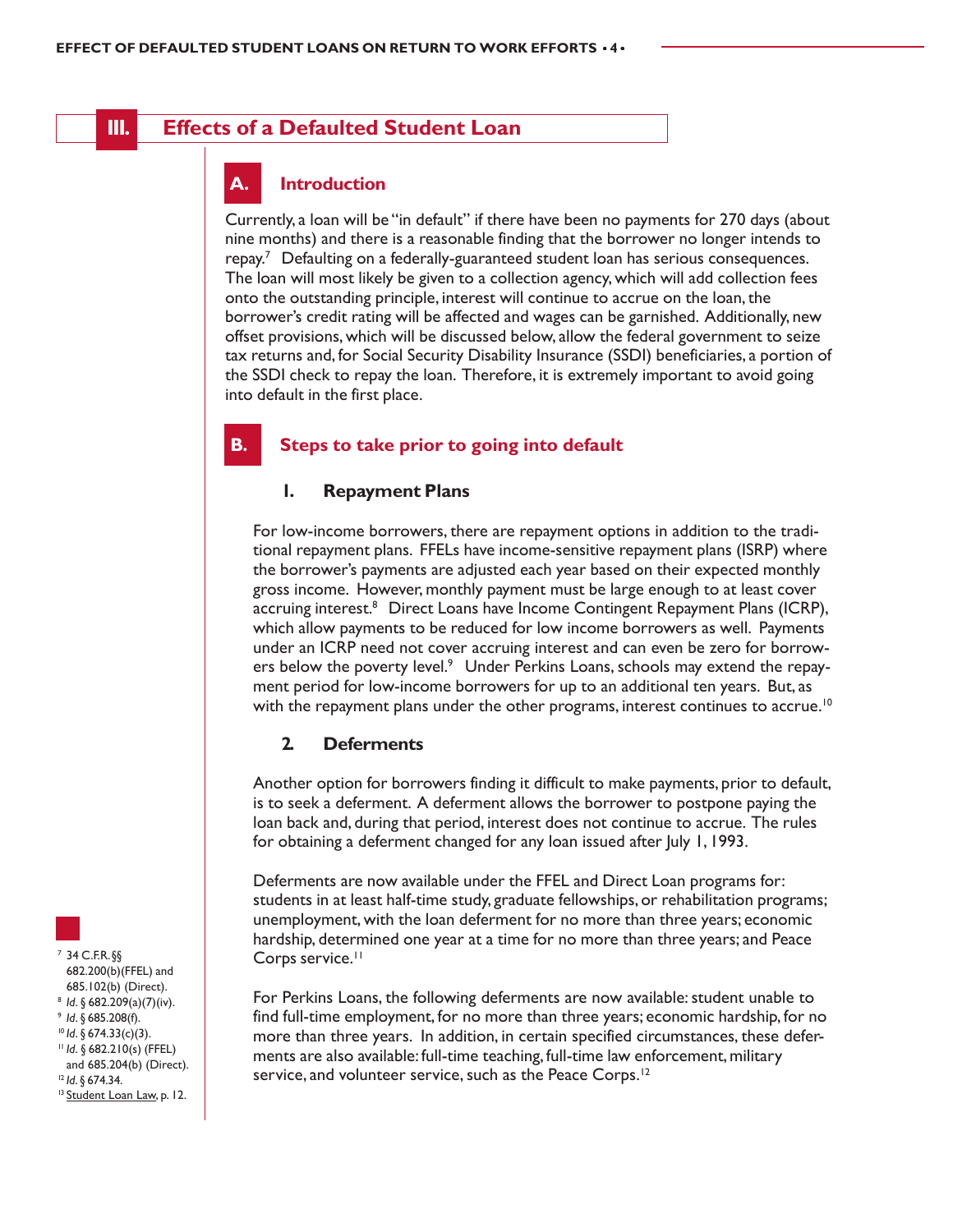#### **3. Forbearances**

A forbearance is another option for borrowers who cannot make their loan payments. Under the FFEL and Direct Loan programs, unlike a deferment, it is available both before and after a borrower goes into default. The forbearance will put a halt to collection actions.<sup>13</sup> The forbearance allows a borrower to temporarily stop making payments altogether, reduce the amount of the payments, or extend the length of time over which payments will be made.<sup>14</sup> However, also unlike a deferment, interest will continue to accrue during the forbearance period, so it is actually likely that the amount owed on the loan will increase during this time.<sup>15</sup>

Forbearances are available for borrowers who cannot make loan payments because they are in poor health or have other personal problems.<sup>16</sup> Administrative forbearances are also available while applications are being processed for, among other things, changes in payments, requests for deferments, loan consolidation or discharge.<sup>17</sup>

Under the Perkins Loan program, for students who are already paying the \$30 monthly minimum and still unable to make payments because of hardship, the school may further reduce the minimum payments for up to a year.<sup>18</sup> Additionally, a borrower's repayment period can be extended for up to ten more years for families with income up to 150 percent of poverty.<sup>19</sup>

#### **C. Effect of Defaulted Student Loans on VR Agency Funding for College**

What if the individual now seeks to return to college, with state VR agency support, and does not have the financial ability to get the loan out of default? Must the VR agency consider, as a comparable benefit, the value of any grants for which the individual would have been eligible, and reduce its support to the individual by that amount?

VR agencies may fund higher education, if needed to meet an employment goal. However, the VR agency cannot use federal VR funds "unless maximum efforts have been made . . . to secure grant assistance, in whole or in part, from other sources to pay for that training."20 The Rehabilitative Services Administration (RSA), which oversees the VR program, has issued a Policy Directive to reconcile the requirement to use "maximum efforts" to secure outside grant assistance and the problem for individuals with defaulted student loans, where that assistance is unavailable.<sup>21</sup>

RSA's Policy Directive provides that if an individual with the financial means to do so fails to repay a loan, the VR agency may determine that the grant assistance for which the student is ineligible is, in any event, "available" to that person. Accordingly, the VR agency would deduct from the amount of assistance it will provide the value of the grants for which the student would have been eligible. On the other hand, when a student with limited financial means cannot make repayment arrangements with the lender, or otherwise take the loan out of default as discussed below, the VR agency may



- 
- <sup>23</sup> 20 U.S.C. § 1091a.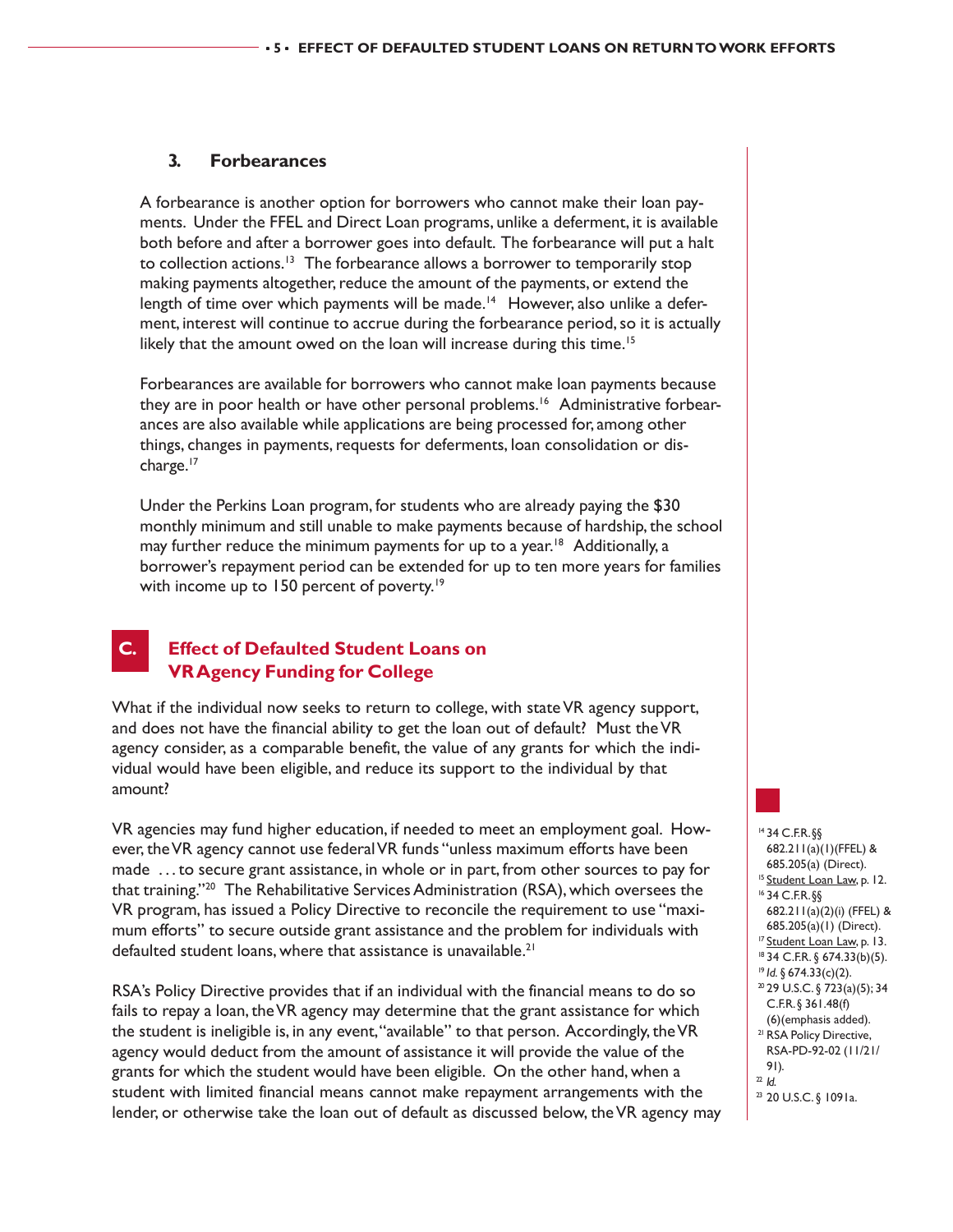conclude that "maximum efforts" have been made and full VR assistance would be appropriate. When confronted with this question, VR counselors must make individualized determinations, based on all of the circumstances involved.<sup>22</sup>

## **IV. Increased Federal Efforts to Collect Defaulted Student Loans**



#### **A. Elimination of Statute of Limitations**

It is important to note that there is no longer a statute of limitations that applies to the collection of student loans.<sup>23</sup> What this means is that no matter how old a loan is, all of the collection actions discussed in this article can be used to seek to recover on a defaulted student loan. For example, the authors have had clients with loans that were 20 years old that were now subject to collection actions. <sup>24</sup>



#### **B. Tax Intercept Program**

The tax intercept program applies to a legally enforceable debt owed to the federal government or administered by a third party on behalf of the government.<sup>25</sup> This would, therefore, apply to defaulted student loans. It gives the government the authority to use any tax refunds owed to a borrower toward repaying the defaulted student loan.<sup>26</sup> As long as the loan continues to be in default, with an outstanding balance, any tax refunds owed will simply be used toward paying off the loan. It is called an intercept program because the refund never gets to the borrower. It goes directly from the Internal Revenue Service (IRS) to the Department of Education (DOE), the federal agency that is owed the debt.

Prior to commencing a tax refund intercept, the DOE must give the borrower written notice. The notice must inform them of the right to review the loan records, to obtain a review of the status of the loan, or to enter a repayment agreement.<sup>27</sup> The borrower may request a hearing from the DOE within 65 days of receipt of the notice (if the borrower does not first request to review the file).<sup>28</sup> A timely request for a hearing will stop the intercept until the review is complete.<sup>29</sup> Even though the tax collection under this intercept program is administered by the IRS, any attempts at resolution must be pursued with the DOE.

#### **C. Social Security Offset Program**

Federal law generally prohibits anyone, including the federal government, from taking Social Security Disability Income (SSDI) or Supplemental Security Income (SSI) benefits by legal means.<sup>30</sup> This is referred to as the anti-assignment clause. However, because this right was created by Congress, it can be modified by Congress. In certain instances Congress has specifically allowed this protection to be pierced. The Debt Collection  $Act<sup>31</sup>$  is one such instance in which Congress specifically indicated its intent to override the anti-assignment clause protection. The law specifically overrides the anti-assign-

district court decision, however, the judge ruled that the DOE could not seek to offset Social Security benefits for loans where their right to pursue a claim is more than 10 years old. This is a very important first step in limiting governmental actions on very old loans. 25 31 U.S.C. § 3720A. <sup>26</sup> *Id.* § 3720A(c).<br><sup>27</sup> 34 C.F.R. § 30.33(b).<br><sup>28</sup> *Id.* § 30.33(d). <sup>29</sup> 31 U.S.C. § 3720A(b). 30 42 U.S.C. §§ 407 (SSDI) & 1383(d)(a)(SSI).

<sup>24</sup> In a recent federal

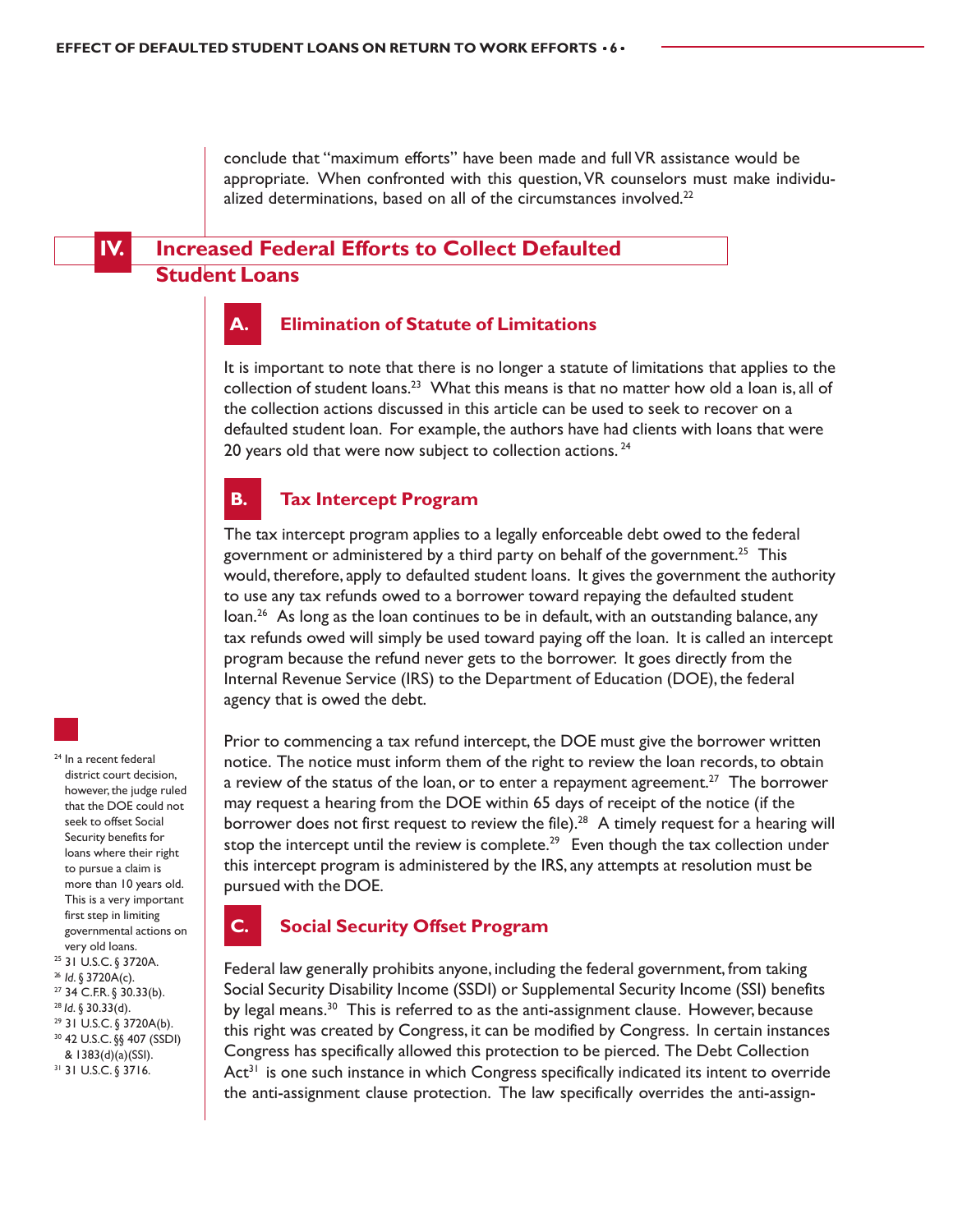ment clauses for both SSDI and  $SSI$ <sup>32</sup> However, the federal regulations implementing the Debt Collection Act provide an exemption for SSI payments,<sup>33</sup> and the Social Security Administration's (SSA) Program Operations Manual System (POMS) also exempts SSI benefits from the offset program.<sup>34</sup> Therefore, this program will not apply to SSI recipients, but it will apply to SSDI recipients. Although the law was passed in 1996, it was not until 2001 that the government began to implement the program.35

The DOE initiates collection by providing notice of intent to collect past due student loans to the SSDI recipient.<sup>36</sup> This notice of offset will provide hearing rights and limited remedy information. The recipient has the right to request a hearing<sup>37</sup> to challenge the offset or to set up a repayment plan to avoid offset.<sup>38</sup> Requests for hearings and arrangements for repayment plans must be made with the DOE.

The SSA has no authority to modify or terminate DOE offsets.<sup>39</sup> DOE must certify the debt to the Department of Treasury (Treasury). Once all notice time periods have run and hearings have occurred, Treasury will order SSA to assign a portion of the recipient's monthly SSDI benefits to DOE. Notices from Treasury will come from the Financial Management Service (FMS).

The Debt Collection Act does provide some protections, however. The first \$750 of SSDI paid to a recipient cannot be taken. The total amount recouped from each monthly benefit payment must be the lesser of the amount the monthly benefit exceeds  $$750$ , if at all, or 15 percent of the total monthly benefit.<sup>40</sup> The implementing regulations give the following examples to clarify how this would work:

- (i) A debtor receives monthly Social Security benefits of \$850. The amount offset is the lesser of \$127.50 (15% of \$850) or \$100 (the amount by which \$850 exceeds \$750). In this example, the amount offset is \$100 (assuming the debt is \$100 or more).
- (ii) A debtor receives monthly Social Security benefits of \$1250. The amount offset is the lesser of \$187.50 (15% of \$1250) or \$500 (the amount by which \$1250 exceeds \$750). In this example, the amount offset is \$187.50 (assuming the debt is \$187.50 or more).
- (iii) A debtor receives monthly Social Security payments of \$650. No amount will be offset because \$650 is less than \$750.<sup>41</sup>

# **V. Remedies to Take a Loan out of Default**

<sup>32</sup> *Id*. § 3716(c)(3)(A)(i). 33 31 C.F.R. § 285.4(a)(1). 34 POMS GN 02410.300

<sup>35</sup> Tarantino, Louise, "Social Security Benefits Subject to Increased Debt Collection," p. 16, *Legal Services Journal* (Greater Upstate Law Project, December 2001). 36 31 C.F.R § 285.4(f). 37 31 U.S.C. § 3716(a). 38 34 C.F.R. § 30.22(b)(3)

B.1.a.

(iii). <sup>39</sup> *See* POMS GN 02410.300 A.5. 40 31 C.F.R. § 285.4(e). <sup>41</sup> *Id*. § 285.4(e)(3).

# **Bankruptcy**

While severe limitations have been placed on the discharge of student loans through bankruptcy, it is still possible to discharge a student loan based on "undue hardship."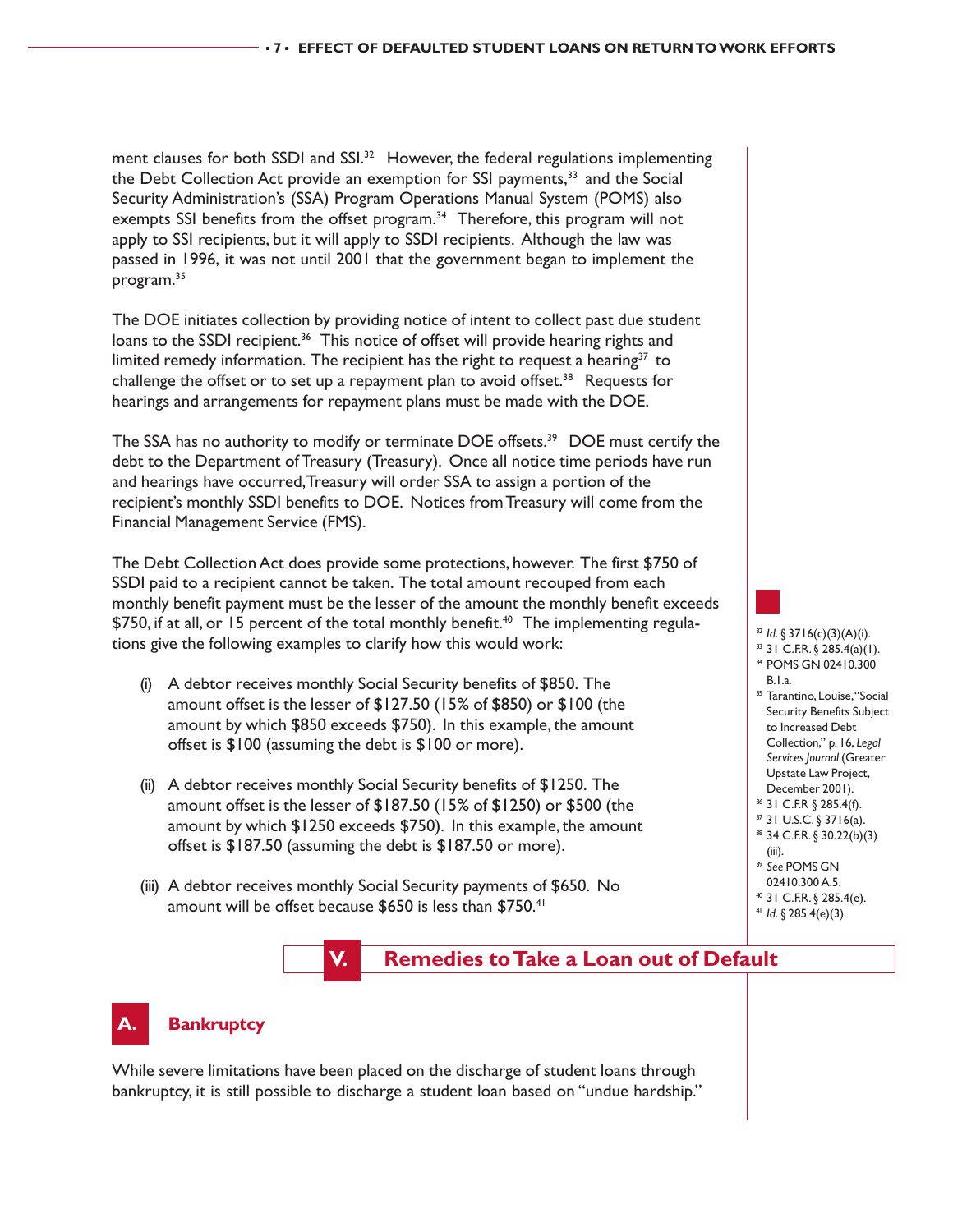There must have been a "good faith" effort to pay the debt in the past together with no prospect for future income for a significant period of time.<sup>42</sup> Although this is a very high hardship standard, it may warrant exploration in appropriate cases. For example, even if the hardship standard cannot be met, some bankruptcy courts have discharged collection fees and interest for the student loan debt. In addition, a Chapter 13 bankruptcy plan will determine how much the borrower pays each month. In many instances, this could mean a significantly lower monthly payment on the outstanding loan.

# **B. Disability Discharge**

Under the federal guaranteed student loan programs, there are provisions for discharging a student loan, if a person becomes "totally and permanently disabled."43 To be considered "totally and permanently disabled," the individual must be "unable to work and earn money or attend school because of an injury or illness that is expected to continue indefinitely or result in death."44

Beginning in July 2002, a new process for disability discharges exists.45 The DOE will issue a "conditional discharge" for a period of three years.<sup>46</sup> During this period the DOE will review the borrower's ability to work (most likely by reviewing SSA income reports) in order to determine whether the "conditional discharge" remains appropriate. The borrower also has an affirmative duty to report to the DOE earnings that are more than the federal poverty level.<sup>47</sup> During the three year period the borrower will be allowed earnings up to the poverty level. If earnings exceed the poverty level, the loan will again become due and owing. If earnings remain below poverty during the three year period, the loan will be permanently discharged. During the period of the conditional discharge, the borrower is not required to make any loan payments, nor does interest accrue.<sup>48</sup>

- <sup>42</sup> *Brunner v. New York State Higher Ed. Services Corp., 831 F.2d 395 (2d Cir. 1987).*
- 43 20 U.S.C. § 1087(a). 44 34 C.F.R. §§ 682.200(b)
- (FFEL) & 685.102(a)(3) (Direct).
- 45 65 Fed. Reg. 65, 687-79.
- 46 34 C.F.R. §§ 674.61(b) Perkins, 682.402(c)(1) (FFEL) and 685.213(a)(i) Direct) 411.530.
- <sup>47</sup> *Id*. §§ 674.61(b)(7)(iv) (Perkins), 682.402(c) (14)(iv) (FFEL) and 685.213(d)(4) (Direct).
- <sup>48</sup> *Id*. §§ 674.61(b)(7)(i) (Perkins), 682.402(c)(14)(i) (FFEL) and 685.213(d)(1) (Direct).
- 
- <sup>49</sup> *Id*. § 374.61(a). 50 *Id.* See Student Loan Law, p. 113, n. 179, for a list of available state programs.

### **Debt Cancellation Through Discharge Procedures**

First, there is a discharge of the loan based on the death of the borrower.  $49$  Additionally, based upon "hardship," debt cancellation, through a number of discharge options, which will be discussed below, is one of the most effective ways for a borrower to obtain relief from the DOE's collection efforts. While there is no time limit associated with filing a discharge request, the student loan in question must have been made in 1986, or later. Discharge will result in the complete elimination of the student loan debt and the reimbursement of all monies paid out by the borrower, including tax refunds seized by the IRS and payments made by the borrower. The DOE will also be required to assist in "cleaning up" the credit report of the borrower after discharge. Upon the denial of a discharge there exists an informal DOE review process, a second discharge request can be submitted, or the borrower can seek review in federal court.

Many states have their own tuition recovery funds for students who have been defrauded but do not qualify for one of the federal discharge options.<sup>50</sup>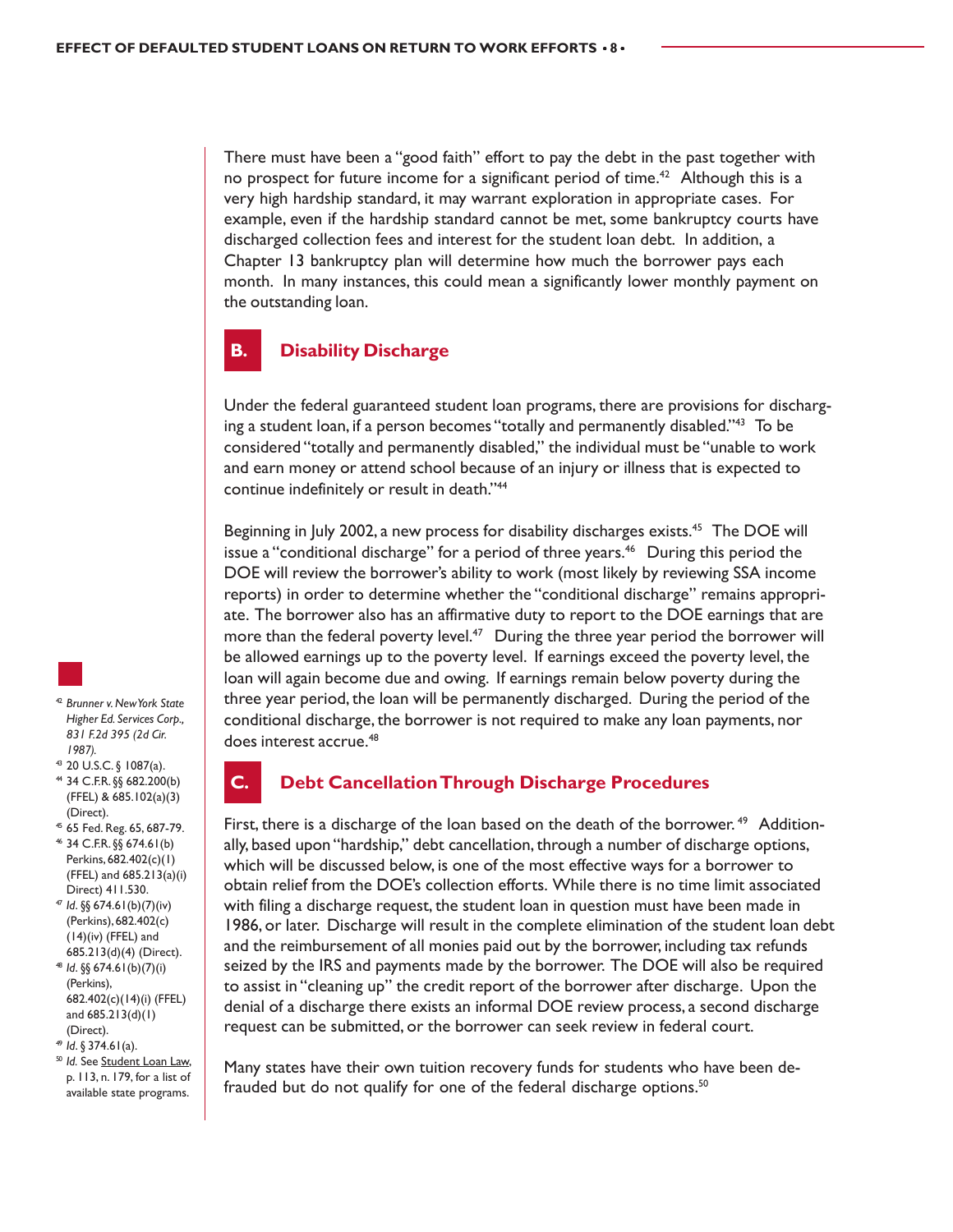#### **1. Closed School Discharge**

A closed school discharge is available for FFELs, Direct Loans and Perkins Loans received, at least in part, after January 1,  $1986$ <sup>51</sup> The discharge is available if the borrower was unable to complete the program because the school closed.<sup>52</sup> The student must have either been enrolled at the time of the school's closure, or if the student withdrew, the withdrawal must have occurred within 90 days of the school's closure.53 The DOE maintains a list of official school closing dates at www.ed.gov/ offices/OSFAP/Students/closedschool/search.html.

#### **2. False Certification Discharge**

A false certification discharge also applies to student loans received, at least in part, after January 1, 1986.<sup>54</sup> Perkins Loans are not eligible for this type of discharge. The student must prove that the school falsely certified to the DOE his or her ability to benefit from the program. In most cases, students with high school diplomas or General Equivalency Diplomas at the time of admission will not be eligible.<sup>55</sup> However, if the student is unable to meet minimum state employment requirements for the job for which the student was being trained, $56$  or if the school forged or altered the loan note or check endorsements, $57$  a false certification discharge still may be available.

### **3. Unpaid Refund Discharge**

An unpaid refund discharge also applies to loans obtained, at least in part, after January 1, 1986. It will allow a borrower to discharge any part of loan liability that is directly due to the school's failure to pay tuition refunds to the student. They will be able to reduce their debt by the amount of the refund that was owed, as well as interest and related charges.<sup>58</sup>

# **D. Repayment of Defaulted Student Loans**

If an individual with a disability is not eligible to have a student loan discharged, the law makes it relatively easy to develop a repayment plan, which will take the loan out of default. Each guaranty agency under the federal student loan program must establish a program, which allows a borrower with defaulted loans to renew eligibility for all federal financial assistance. The borrower must make six consecutive monthly payments to bring the loan out of default. The guaranty agency cannot demand from a borrower a monthly payment amount that is "more than is reasonable and affordable based upon the borrower's total financial circumstances."59 A borrower may only obtain the benefit of this provision once.<sup>60</sup>

The payments must be voluntary and on-time. "On-time" means payments are made within 15 days of the scheduled due date. "Voluntary payments" "do not include payments obtained by income tax offset, garnishment, or income or asset execution."<sup>61</sup>

51 34 C.F.R. §§ 682.402(d) (1)(i) (FFEL), 685.214(c)(1)(ii) (Direct) & 674.22(g) (Perkins).  $52$  20 U.S.C. § 1087(c)(1). 53 34 C.F.R. § 682.402(d) (1)(i) (FFEL) & 685.214 (c)(1)(ii) (Direct). 54 34 C.F.R. § 682.402(e) (1)(i)(A).<br><sup>55</sup> Id. § 682.402(e)(1)(i)(A). <sup>56</sup> *Id*. § 682.402(e)(13)(iii) (B). <sup>57</sup> *Id*. § 682.402(e)(1)(i)(B), (e)(1)(ii). <sup>58</sup> Student Loan Law, p. 58. 59 20 U.S.C. § 107-6(b)

- 
- (emphasis added).<br>  $\frac{1}{2}$   $\frac{d}{dx}$
- 
- <sup>61</sup> 34 C.F.R. § 685.102(b).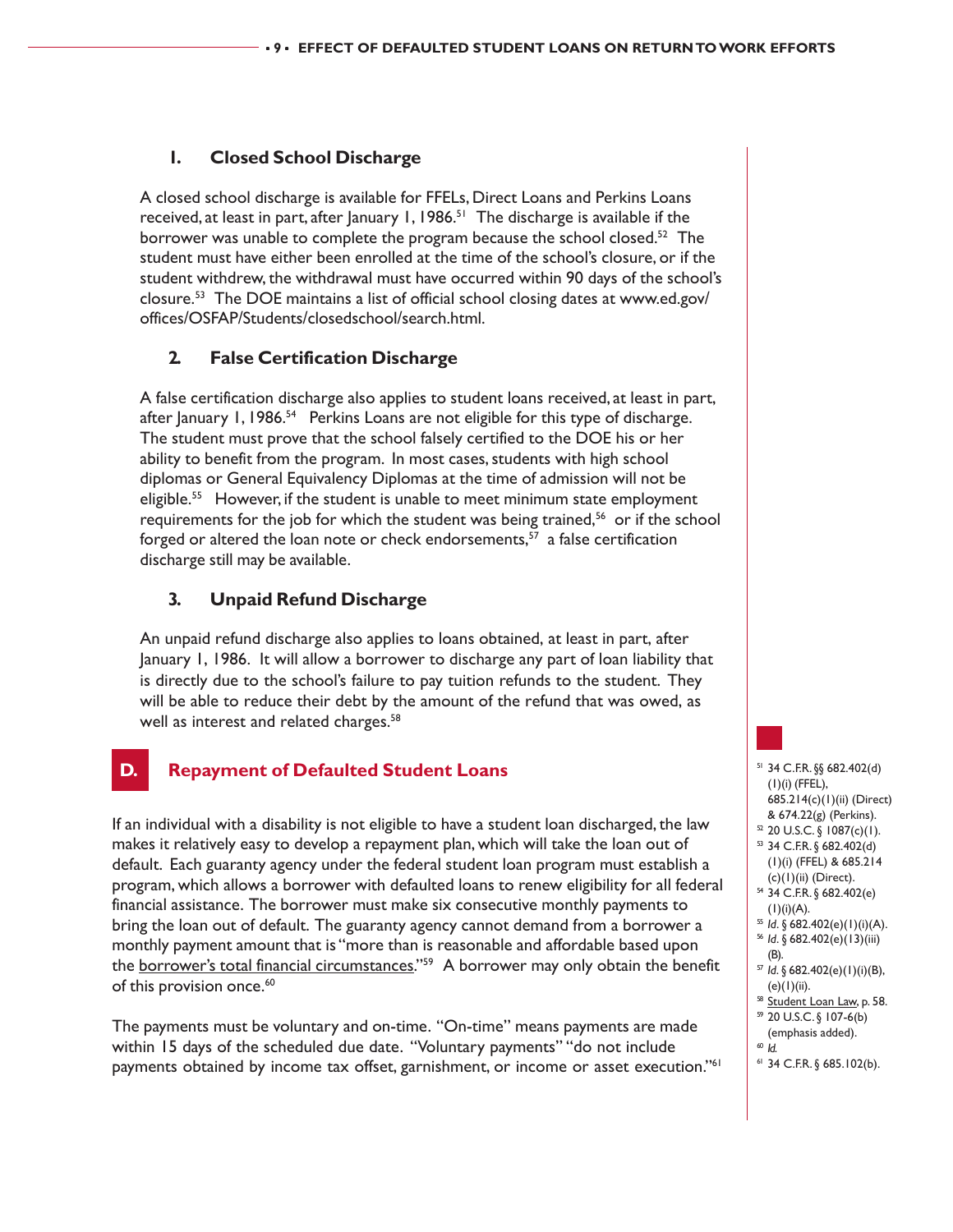A borrower can also cure a default by "rehabilitation." To get rehabilitation, the borrower must make twelve timely monthly payments. Once a loan is rehabilitated, the borrower is eligible for new federal financial assistance.

# **E. Loan Consolidation**

Loan consolidation may also be available and can be a great alternative. It is available both before and after a loan goes into default. One disadvantage of consolidating a loan after it has gone into default is that an 18.5 per cent collection fee is added to the amount due.

Consolidation plans should be treated as a refinancing agreement and payment plans are set by the DOE. There is both a Direct Consolidation Loan and a FFEL Consolidation Loan. As long as a borrower has at least one outstanding Direct Loan or FFEL, the borrower can apply for a Direct Consolidation Loan and consolidate all outstanding loans, including Perkins Loans.<sup>62</sup>

Generally speaking, for low income borrowers, the Direct Consolidation Loan will be preferable to a FFEL Consolidation Loan, because under the FFEL program, payments must at least cover accruing interest.<sup>63</sup> However, for a Direct Consolidation Loan, the payment level of a borrower with income at, or below, poverty is \$0 per month.<sup>64</sup> The consolidation plan will remove any default that was outstanding prior to the adoption of the plan and a re-evaluation of the borrower's financial situation will occur each year to adjust the payment level accordingly. After 25 years of compliance with the consolidation plan the entire loan is considered paid in full, even if the payments were zero each year, <sup>65</sup> and the borrower's credit report must be corrected.

Consolidation applications can be found on-line at www.ed.gov/directloan. An on-line calculator will allow the student to determine monthly repayment levels before completing the consolidation application. The calculator can be found at www.ed.gov/ DirectLoan/Repay/Calc/dlentry2.html.

#### **Conclusion**



 p. 84.  $63$  34 C.F.R. § 682.209(a) (7)(iv).

<sup>64</sup> *Id*. § 685.209(a)(2).<br><sup>65</sup> *Id*. § 685.209(c)(4) (iv).

While defaulted student loans can be a huge barrier to financial independence, there are a number of options available to the borrower. The borrower can either seek to have a loan discharged completely or develop an affortable repayment plan to take the loan out of default. This is an emerging area of law which the BPA&O and PABSS projects need to be aware.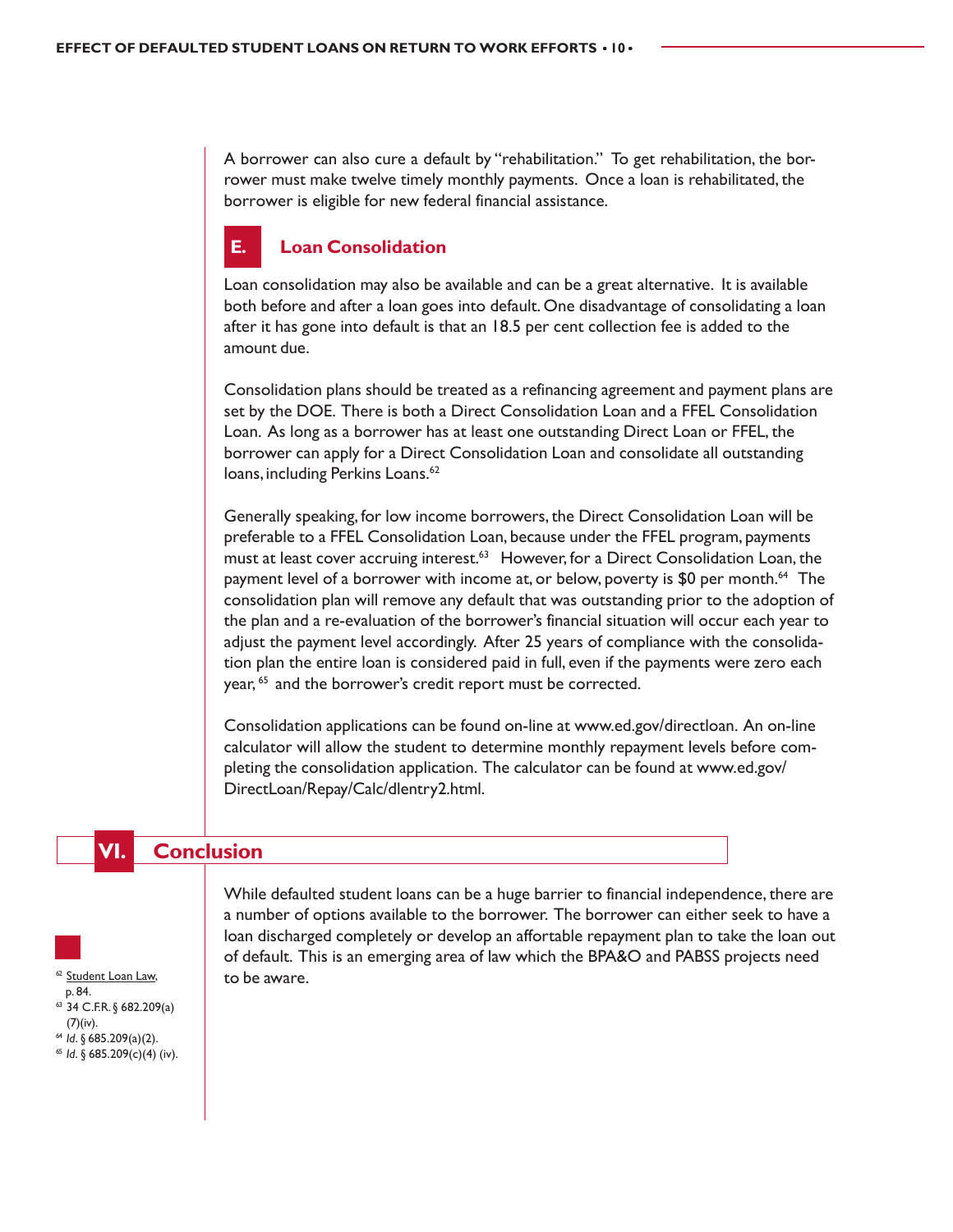# **MY NOTES ON TRANSLATING THIS TO PRACTICE:**

**MY STATE CONTACTS:**